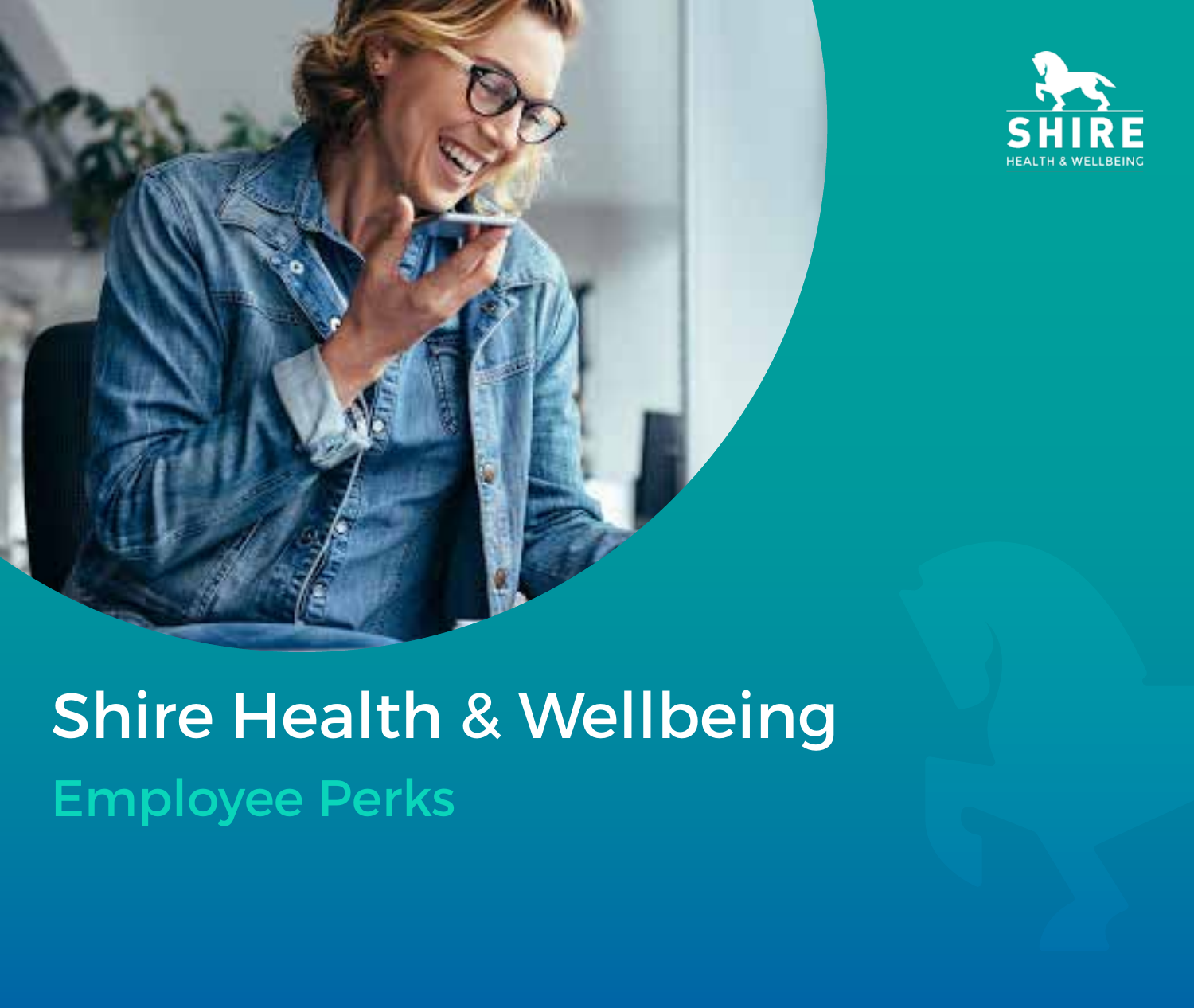### **Benefits**

| <b>Benefits</b>                                                                                                                                        | %<br>reimbursement                | Level<br>Bronze £                                                                                                                                                                                                                                                                                                                                                               | Level<br>Silver £ | Level<br>Gold £ |
|--------------------------------------------------------------------------------------------------------------------------------------------------------|-----------------------------------|---------------------------------------------------------------------------------------------------------------------------------------------------------------------------------------------------------------------------------------------------------------------------------------------------------------------------------------------------------------------------------|-------------------|-----------------|
| Dental                                                                                                                                                 | 100%                              | 60                                                                                                                                                                                                                                                                                                                                                                              | 120               | 200             |
| Dental trauma                                                                                                                                          | 100%                              | 200                                                                                                                                                                                                                                                                                                                                                                             | 300               | 400             |
| Optical                                                                                                                                                | 100%                              | 60                                                                                                                                                                                                                                                                                                                                                                              | 120               | 200             |
| Diagnostic<br>consultation                                                                                                                             | 100%                              | 200                                                                                                                                                                                                                                                                                                                                                                             | 300               | 500             |
| Therapies -<br>Combined<br>maximum benefit,<br>Physiotherapy,<br>osteopathy,<br>Chiropractic treatment,<br>homeopathy,<br>reflexology and acupuncture. | 100%                              | 150                                                                                                                                                                                                                                                                                                                                                                             | 300               | 500             |
| Hospital in-patient                                                                                                                                    | up to 20 night per<br>scheme year | 20                                                                                                                                                                                                                                                                                                                                                                              | 30                | 40              |
| Hospital day -<br>case surgery                                                                                                                         | up to 10 events                   | 20                                                                                                                                                                                                                                                                                                                                                                              | 30                | 40              |
| <b>Health screening</b>                                                                                                                                | 100%                              | 100                                                                                                                                                                                                                                                                                                                                                                             | 150               | 200             |
| <b>NHS Prescriptions</b>                                                                                                                               | 100%                              | 25                                                                                                                                                                                                                                                                                                                                                                              | 35                | 45              |
| Diagnostic scans<br>(policyholder only)                                                                                                                | 100%                              | Cover for MRI, PET and CT scans                                                                                                                                                                                                                                                                                                                                                 |                   |                 |
| Telephone helpline<br>(adult benefit only)                                                                                                             |                                   | 24 Hour, 365 DAYS A YEAR TELEPHONE<br>HELPLINE Counselling - caring, practical help in<br>areas related to stress, dept, crisis and addiction<br>Medical information on Social Services' facilities, self-<br>help groups and general medical<br>Legal information on any private matter relating<br>to UK law including relationships, tax, employment and<br>welfare benefits |                   |                 |
| <b>GP</b> helpline                                                                                                                                     |                                   | Providing access to a GP helpline 24 hours a day, 7 days a<br>week. Also includes access to an online webcam consulta-<br>tion available Monday - Friday, 8:30am to 6:30pm (exclud-<br>ing bank holidays).                                                                                                                                                                      |                   |                 |
| Private prescription service                                                                                                                           |                                   | The private prescription service enables its doctors to issue<br>private prescriptions and send them directly to a registered<br>pharmacy for dispatch to a patient.                                                                                                                                                                                                            |                   |                 |
| Online health assessment<br>(adult benefit only)                                                                                                       |                                   | Online facility allowing employees unlimited access to<br>input health data, get advice and record their progress.                                                                                                                                                                                                                                                              |                   |                 |

The Shire Cash Plan scheme includes a number of medical elements to provide a small amount of cover should members require treatment in the following areas:

- GP helpline and video appointment
- Diagnostic consultations
- Hospital in-patient and day case reimbursement
- Diagnostic scans (paid in full)

Alongside this we have included a prescription allowance, an EAP scheme and Member Network Benefits.

| <b>Status</b> | <b>Bronze</b> | <b>Silver</b> | Gold   |
|---------------|---------------|---------------|--------|
| Personal      | £4.33         | £10.83        | £21.67 |
| Family        | £8.78         | £21.67        | £43.33 |

Children under 18 and are living at home can be covered for free. The benefit for child dependents amount shown and is shared amongst all insured children.

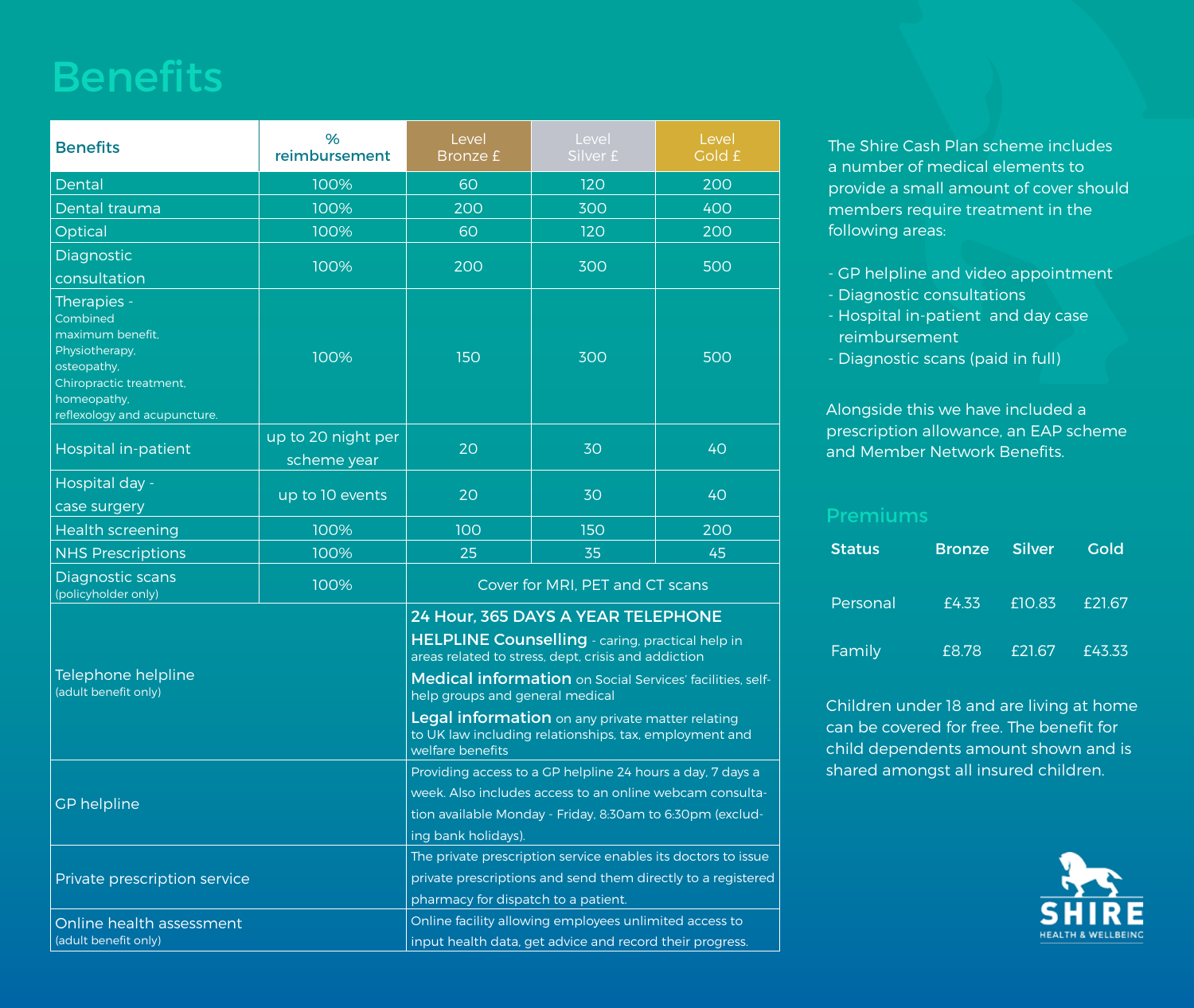### **Benefits**

#### Help your employees feel more valued.

Through Shire Perks, your staff can access Network Benefits, a dedicated online discount site, created for your staff at no additional cost to you.

The site provides access to special offers and discounts on hundreds of well known brands, helping your employees to make savings on their weekly shop, days out with family or even on a daily coffee.

Network Benefits is a great way to show your employees you care - adding value beyond the work place.



## Register for free at www.networkbenefits.co.uk Enter Policy Number



Browse savings available in the local area



Make savings on big name brands

#### Save on the move

If cost is the deciding factor when creating your employee benefit programme, Shire Perks is a quick, easy option.

Shire Heath & Wellbeing have tailored this scheme to provide a range of benefits and rewards to employees of all industries.

As an employer, you can choose your level of cover and promote a healthy, productive workforce